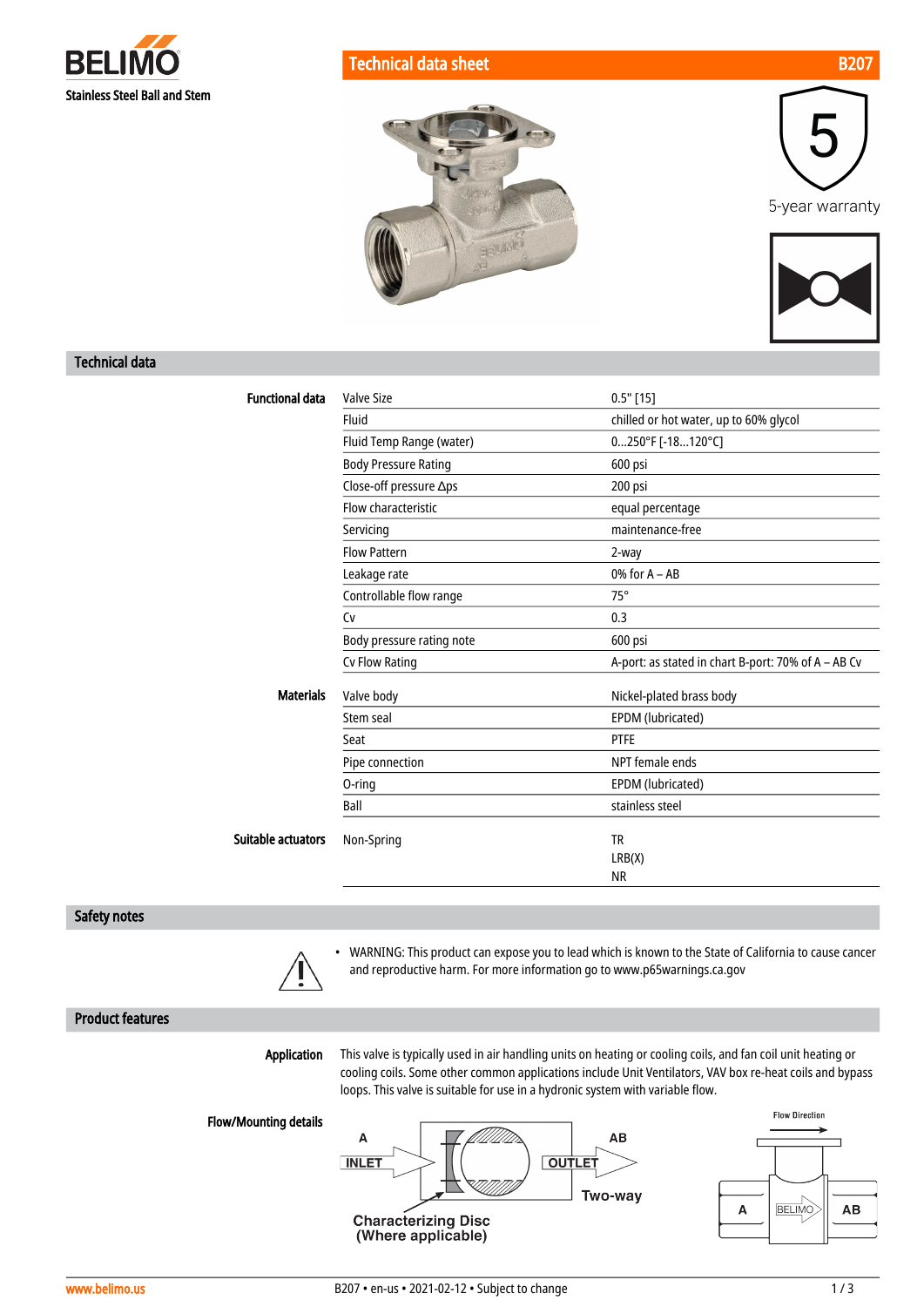





7.9" [200] 2.4" [60] 5.7" [146] 5.1" [129] 1.8" [46] 1.8" [46]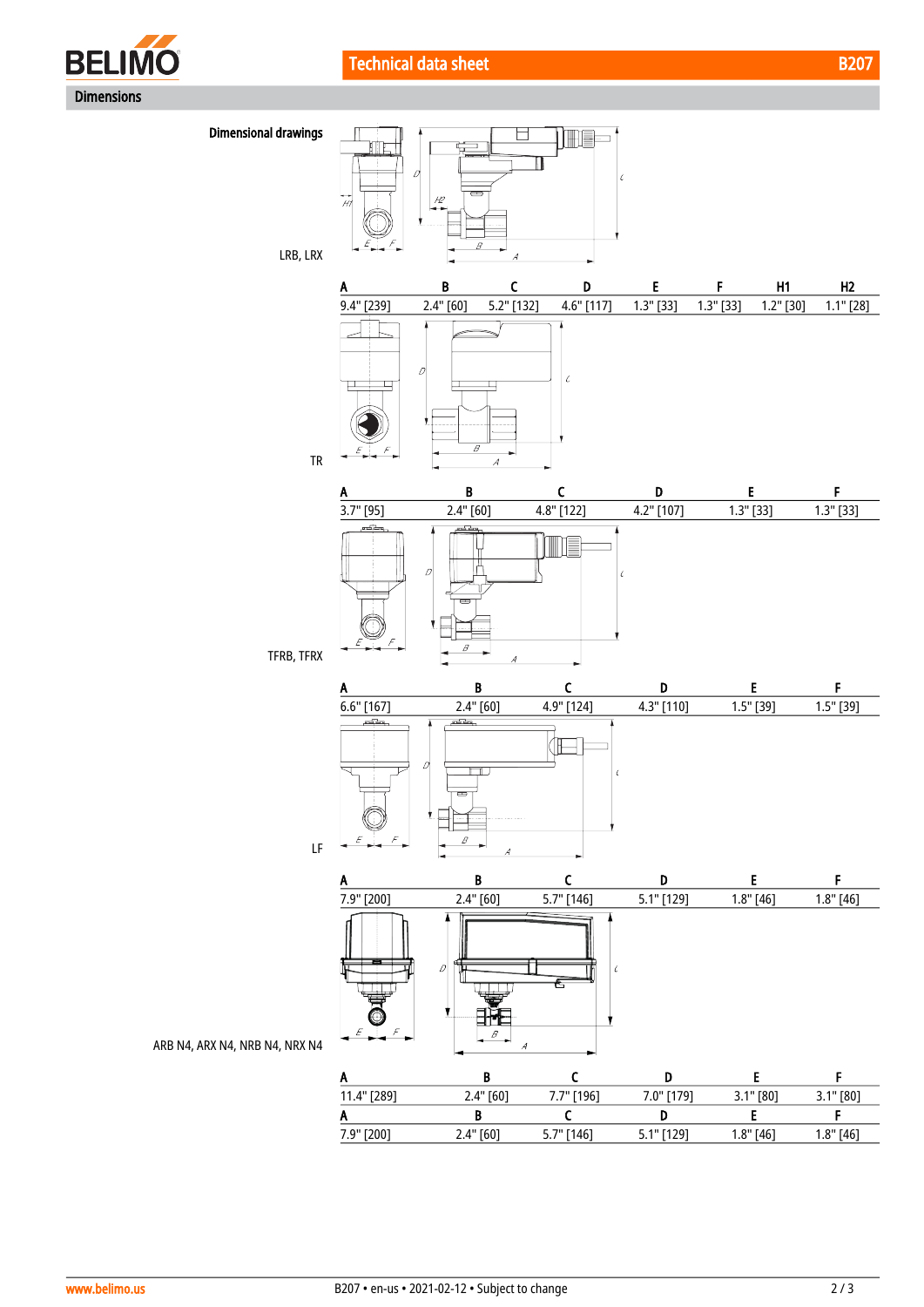

# **Technical data sheet B207**



ARB N4, ARX N4, NRB N4, NRX N4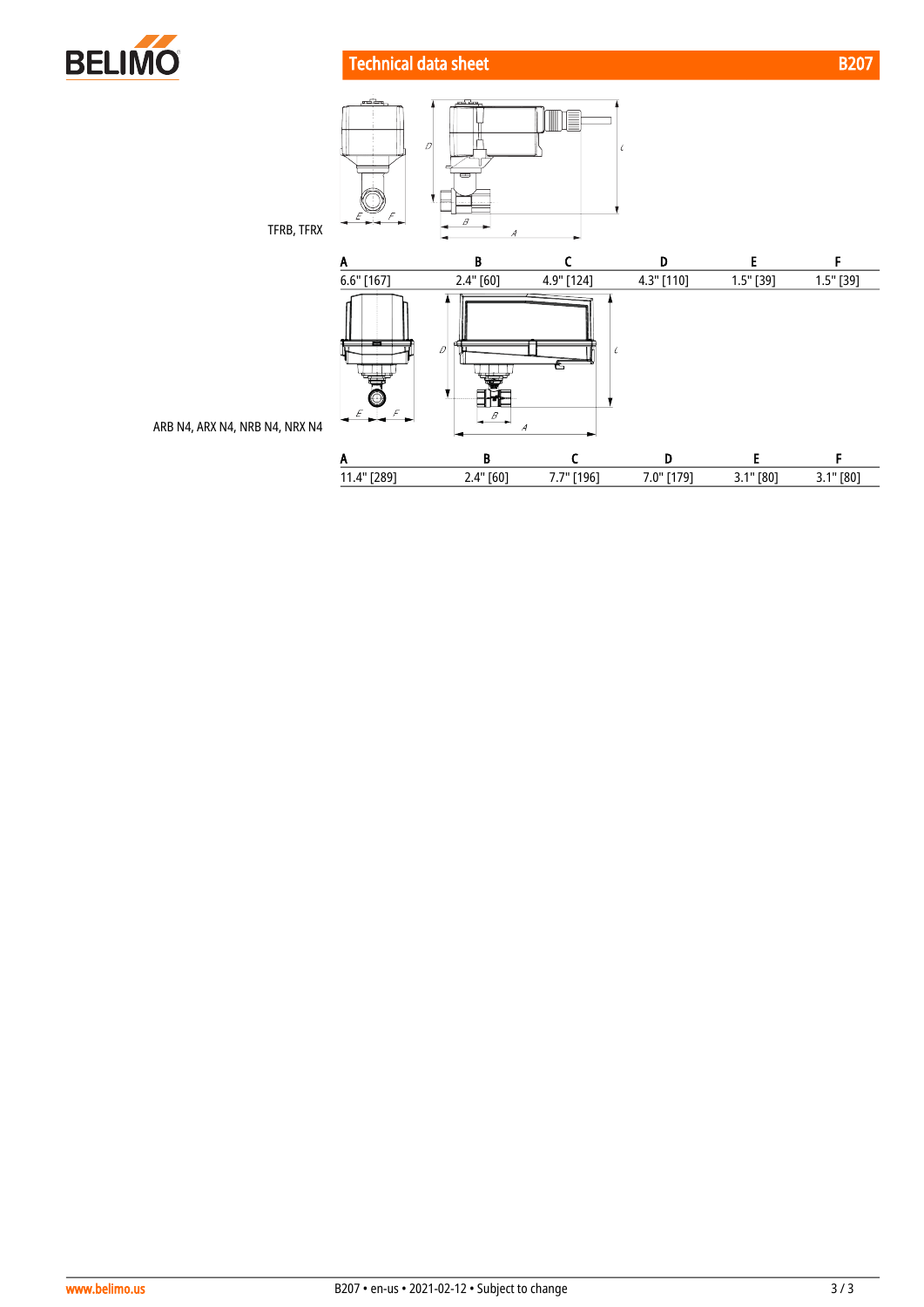

Technical data sheet TR24-3-T US





### Technical data

| <b>Electrical data</b> | Nominal voltage                | <b>AC 24 V</b>                                                                                                                                                                                                            |
|------------------------|--------------------------------|---------------------------------------------------------------------------------------------------------------------------------------------------------------------------------------------------------------------------|
|                        | Nominal voltage frequency      | 50/60 Hz                                                                                                                                                                                                                  |
|                        | Power consumption in operation | 1 W                                                                                                                                                                                                                       |
|                        | <b>Transformer sizing</b>      | 1 VA (class 2 power source)                                                                                                                                                                                               |
|                        | <b>Electrical Connection</b>   | Screw terminal (for 26 to 14 GA wire)                                                                                                                                                                                     |
|                        | <b>Overload Protection</b>     | electronic throughout full rotation                                                                                                                                                                                       |
|                        |                                |                                                                                                                                                                                                                           |
| <b>Functional data</b> | <b>Input Impedance</b>         | $0.36 k\Omega$                                                                                                                                                                                                            |
|                        | Manual override                | push down handle                                                                                                                                                                                                          |
|                        | Angle of rotation              | $90^\circ$                                                                                                                                                                                                                |
|                        | Running Time (Motor)           | 90 s / 90°                                                                                                                                                                                                                |
|                        | Noise level, motor             | 35 dB(A)                                                                                                                                                                                                                  |
|                        | <b>Position indication</b>     | Mechanically, pluggable                                                                                                                                                                                                   |
| Safety data            | Degree of protection IEC/EN    | <b>IP40</b>                                                                                                                                                                                                               |
|                        | Degree of protection NEMA/UL   | NEMA 1 UL Enclosure Type 1                                                                                                                                                                                                |
|                        | <b>Agency Listing</b>          | cULus acc. to UL60730-1A/-2-14, CAN/CSA<br>E60730-1:02, CE acc. to 2014/30/EU and 2014/35/<br>EU: Listed to UL 2043 - suitable for use in air<br>plenums per Section 300.22(c) of the NEC and<br>Section 602.2 of the IMC |
|                        | <b>Quality Standard</b>        | ISO 9001                                                                                                                                                                                                                  |
|                        | Ambient temperature            | -22122°F [-3050°C]                                                                                                                                                                                                        |
|                        | Storage temperature            | -40176°F [-4080°C]                                                                                                                                                                                                        |
|                        | Ambient humidity               | max. 95% r.H., non-condensing                                                                                                                                                                                             |
|                        | Servicing                      | maintenance-free                                                                                                                                                                                                          |
| Weight                 | Weight                         | 0.62 lb [0.28 kg]                                                                                                                                                                                                         |

### Electrical installation

# $\times$  INSTALLATION NOTES

 $\bigwedge$  Provide overload protection and disconnect as required.

 $\sqrt{3}$  Actuators may also be powered by 24 VDC.

 $\lambda$  Actuators are provided with a numbered screw terminal strip instead of a cable.

 $\sqrt{17}$ Actuators cannot be wired in parallel.

Meets cULus requirements without the need of an electrical ground connection.

# $\bigwedge$  Warning! Live Electrical Components!

During installation, testing, servicing and troubleshooting of this product, it may be necessary to work with live electrical components. Have a qualified licensed electrician or other individual who has been properly trained in handling live electrical components perform these tasks. Failure to follow all electrical safety precautions when exposed to live electrical components could result in death or serious injury.